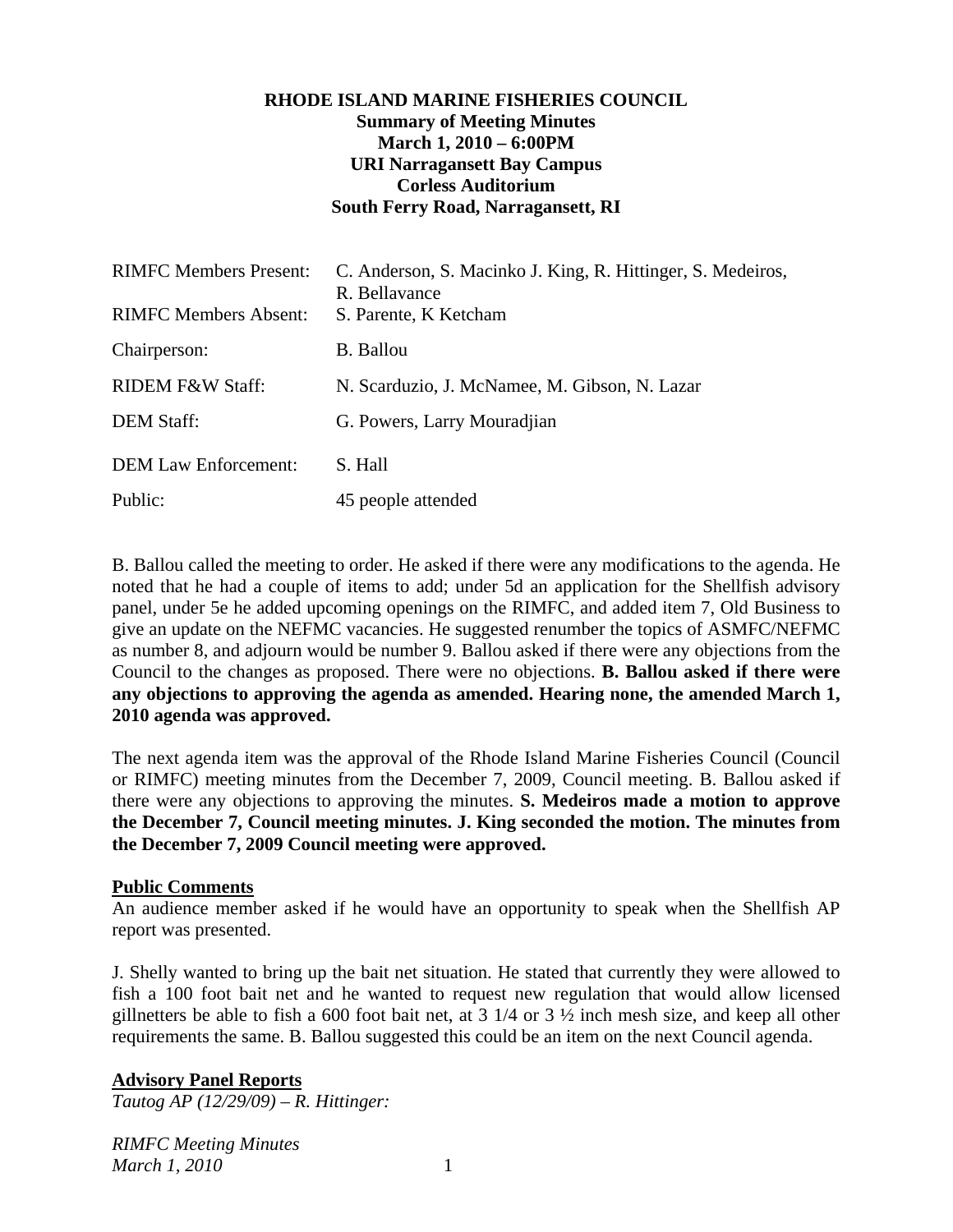R. Hittinger gave a brief summary of the Tautog AP meeting explaining the panel reviewed data for 2009 for both the recreational and commercial fisheries, reviewed current regional stock status, and entertained proposals for the 2010 recreation and commercial fisheries. Hittinger indicated that after discussions the panel supported remaining at status quo for both the commercial and recreational fisheries in 2010.

### **B. Ballou asked if there were any objections from the Council to accepting the Tautog AP report. There were no objections. The Tautog report was accepted.**

#### *Summer Flounder AP (1/6/2010) – R. Hittinger:*

R. Hittinger gave a brief summary of the meeting explaining the panel reviewed 2009 recreational fishery including information on management adjustment requirements for RI in 2010, and entertained proposals for the 2010 recreation fishery. Hittinger stated there were discussions about being cautious, as there could be unforeseen problems associated with states going over their target. Hittinger indicated that after discussions about various options, panel members and audience members voiced support for the 19-inch/6 fish bag limit/May 1 – December 31 season.

#### **B. Ballou asked if there were any objections from the Council to accepting the Summer Flounder AP report. There were no objections. The Summer Flounder report was accepted.**

#### *Scup/Black Sea Bass AP (1/6/2010) – R. Hittinger:*

R. Hittinger gave the Scup/Black Sea Bass AP report on behalf of K. Ketcham who was unable to attend the Council meeting. Hittinger gave a brief summary of the meeting explaining the panel reviewed current stock status, reviewed the 2009 recreational fishery, and entertained proposals for the 2010 recreation fishery, as well as, a proposal from the RI Floating Fish Trap Association. There was discussion about the regional approach for scup working to the detriment of RI where RI was paying for the overages of other states. The ASMFC had not met at the time of the AP meeting so no guidance was given because things were still in flux at this time. Therefore, the panel was not able to make any consensus statements or recommendations regarding these species.

#### **B. Ballou asked if there were any objections from the Council to accepting the Scup/Black Sea Bass AP report. There were no objections. The Scup/Black Sea Bass AP report was accepted.**

## *Menhaden AP (1/11/2010) – S. Medeiros:*

S. Medeiros gave a brief summary of the meeting explaining the panel reviewed the most up to date coastwide stock status, the 2009 Narragansett Bay menhaden monitoring program, current regulations, and complaints in 2009 about violations and enforcement, and entertained proposals for changes to the Narragansett Bay menhaden fishery program. A proposal came forward from the Federated RI Sportsmen's' Club, which was not supported by panel members. A second proposal was presented by D. Pesante, which was not supported by panel members because they thought it would lead to more confusion and greater complexity in the program. After panel discussion, they come up with a consensus statement to set a floor, maximum boat size, and capacity of 120,000 pounds.

**B. Ballou asked if there were any objections from the Council to accepting the Menhaden AP report. There were no objections. The Menhaden AP report was accepted.**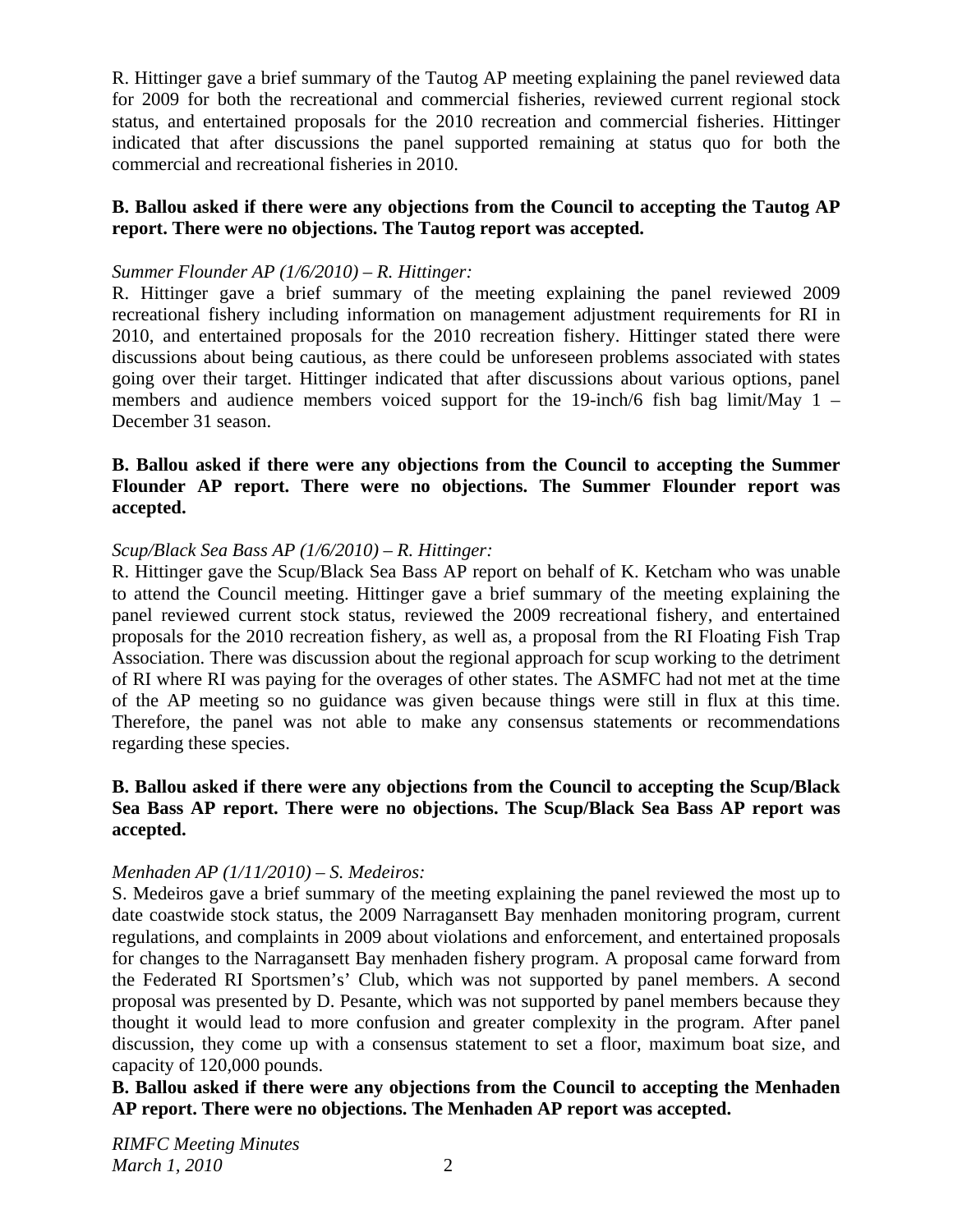### *Striped Bass AP (1/12/2010) – C. Anderson:*

C. Anderson gave a brief summary of the meeting explaining the panel reviewed current stock status, development of 2010 fish trap and general category commercial striped bass season and quota, and discussion of the recreational striped bass fishery. The panel consensus option for the commercial general category was to move the starting date from June 1 to June 6. The panel recommended remaining at status quo for the recreational fishery. The RI Fish Trap Association had a proposal requesting for more flexible management practices by repealing the set aside and trip limit regulations.

## **B. Ballou asked if there were any objections from the Council to accepting the Striped Bass AP report. There were no objections. The Striped Bass AP report was accepted.**

#### *Shellfish AP (1/27/2010) –J. King:*

J. King gave a brief summary of the meeting explaining the panel reviewed the establishment of oyster harvesting for certain shellfish management areas, establishment of new spawner sanctuaries for certain shellfish management areas, which are necessary to accommodate collaborative oyster restoration efforts. Panel members also discussed the establishment of 2010 Shellfish Management Area openings and harvest periods for Bissel Cove and Bristol Harbor, and the S. Patch aquaculture lease proposal. Panel members voted in support of a moratorium on oyster harvest in Bissel Cove/Fox Island until 2010 with continued monitoring and evaluation. Panel members opposed the proposal for a new spawner sanctuary in Potter Pond and recommended seeking an alternate site. After discussion they tabled the 2010 Shellfish Management Area openings and harvest periods for Bissel Cove and Bristol Harbor for further discussion at a later date. The panel members' primary concern regarding the S. Patch aquaculture lease was the non-resident status of the applicant, and recommended review of the non-resident issue by the Council.

B. Ballou stated that the first two items; oyster harvest moratorium for Bissel Cove/Fox Island, and establishing a spawner sanctuary in Potter Pond would be placed on the next Council agenda for Council discussion and review. He advised audience members the items would be presented for full review, and encouraged people to make comments at that time.

P. Chapel Jr. stated he was opposed to establishing Sycamore Cove as a spawner sanctuary for oysters because of the plentiful steamer population. He felt Whale Cove was more suitable because this was more like their natural habitat.

## **B. Ballou asked if there were any objections from the Council to accepting the Shellfish AP report. There were no objections. The Shellfish AP report was accepted.**

#### **New Business**

*Council recommendations on the S. Patch aquaculture lease for Ninigret Pond, CRMC #D2009- 12-017 –J. King:*

D. Beutel explained that he understood that the Council would take up the non-resident issue and give their comments or recommendations on that issue. He noted that if the Council had any questions about the lease, he was available to answer questions and the applicant was present.

S. Medeiros stated his organization was on record as opposing this application because this was a non-resident seeking to use RI territory. He stated he would vote against the application.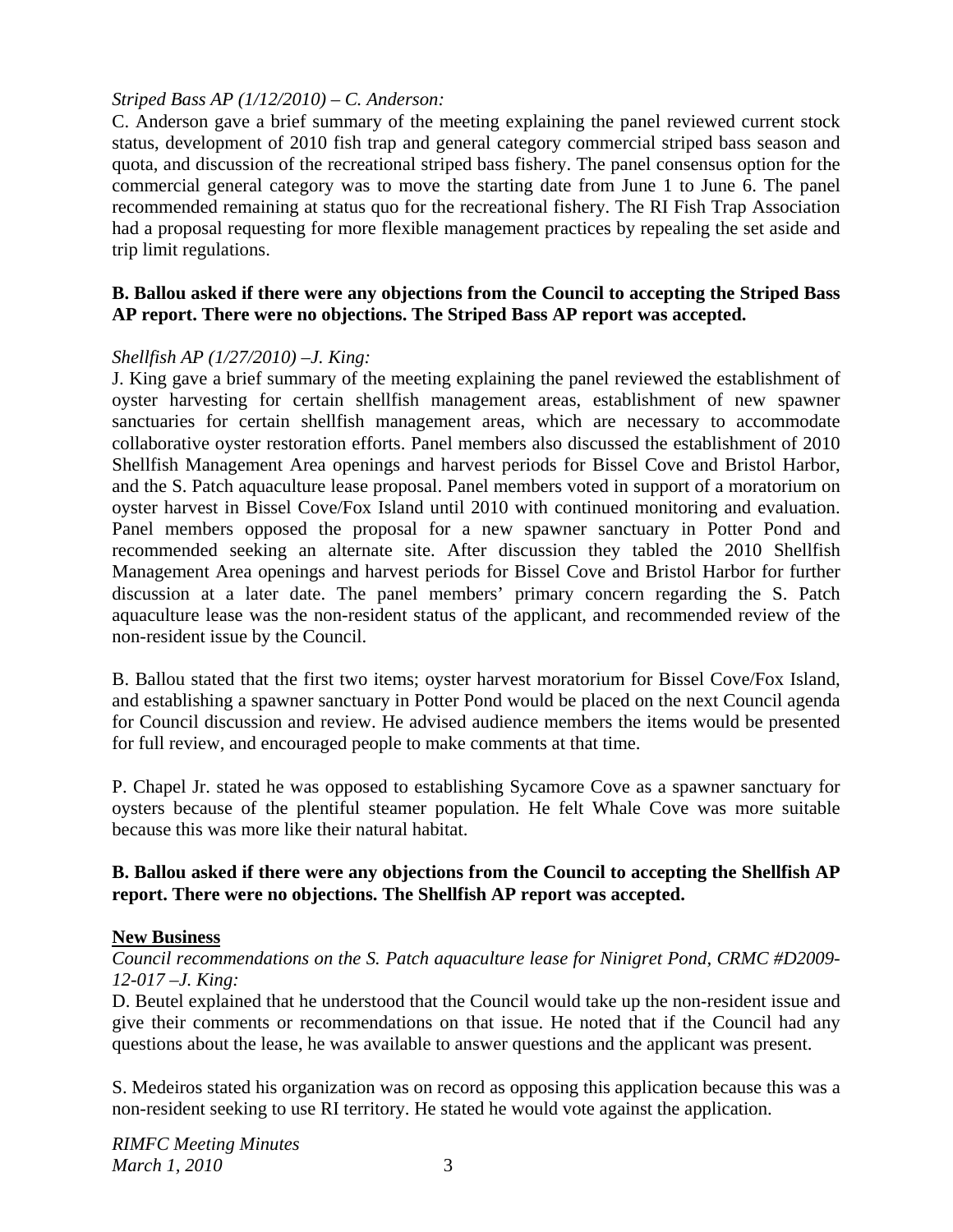There was discussion among Council members about residency requirements and if CRMC had any in place. It was determined that CRMC did not have any residency requirements for aquaculture leases in place at this time. J. King stated he had a concern about leasing to nonresidents and wanted the Council to address this concern.

## **J. King made a motion to recommend that CRMC approve the Patch aquaculture lease application based on its merits. C. Anderson seconded the motion for discussion purposes.**

There was further discussion and concerns among Council members and the audience on a residency requirement.

S. Patch, the applicant, stated he currently resided in Maine but was in the process of moving to RI at the end of the school year. He would then become a RI resident.

**B. Ballou asked for a vote on the motion to recommend that CRMC approve the Patch aquaculture lease application based on its merits. The motion passed by a vote of (3) in favor (J. King, R. Bellavance, C. Anderson), (1) opposed (S. Medeiros,), and (2) abstentions (S. Macinko, R. Hittinger).**

**R. Hittinger made a motion that the Council recommend to CRMC that they evaluate a residency requirement for obtaining aquaculture leases especially relating to shellfish. J. King seconded the motion.** 

R. Hittinger pointed out that to harvest shellfish commercially in RI you must be a RI resident therefore, he thought it was reasonable that the harvesting of shellfish through an aquaculture lease be evaluated relative to the residency requirement.

**B. Ballou asked for a vote on the motion. The motion passed, the Council voted unanimously to recommend to CRMC that they evaluate a residency requirement for obtaining aquaculture leases.**

*Council recommendations on February 23, 2010 Public hearing items:* 

Proposal to continue/expand/modify the summer flounder sector allocation program in 2010: **C. Anderson made a motion to recommend to the Director to continue the sector pilot program as written for 2009, without the modifications proposed for 2010. S. Macinko seconded the motion for discussion purposes.** 

C. Anderson explained why he was not in favor of the proposed modifications for 2010. He stated that from the DEM report and his finding the sector has been good for the participants in the program and pretty darn good for the people not in the sector program. He stated his concerns noting if we have a well-managed sector, we do not want to prevent it from forming and the base period allocation he stated he could go either way on. However, the last new proposed modification he was not clear on the language as to what the intent was to address overages or RSA or for the landings timing which the current sector used this year. He thought if the Council were going to give some direction to the Director, they should try to narrow that language down and be more specific on what they would be preventing.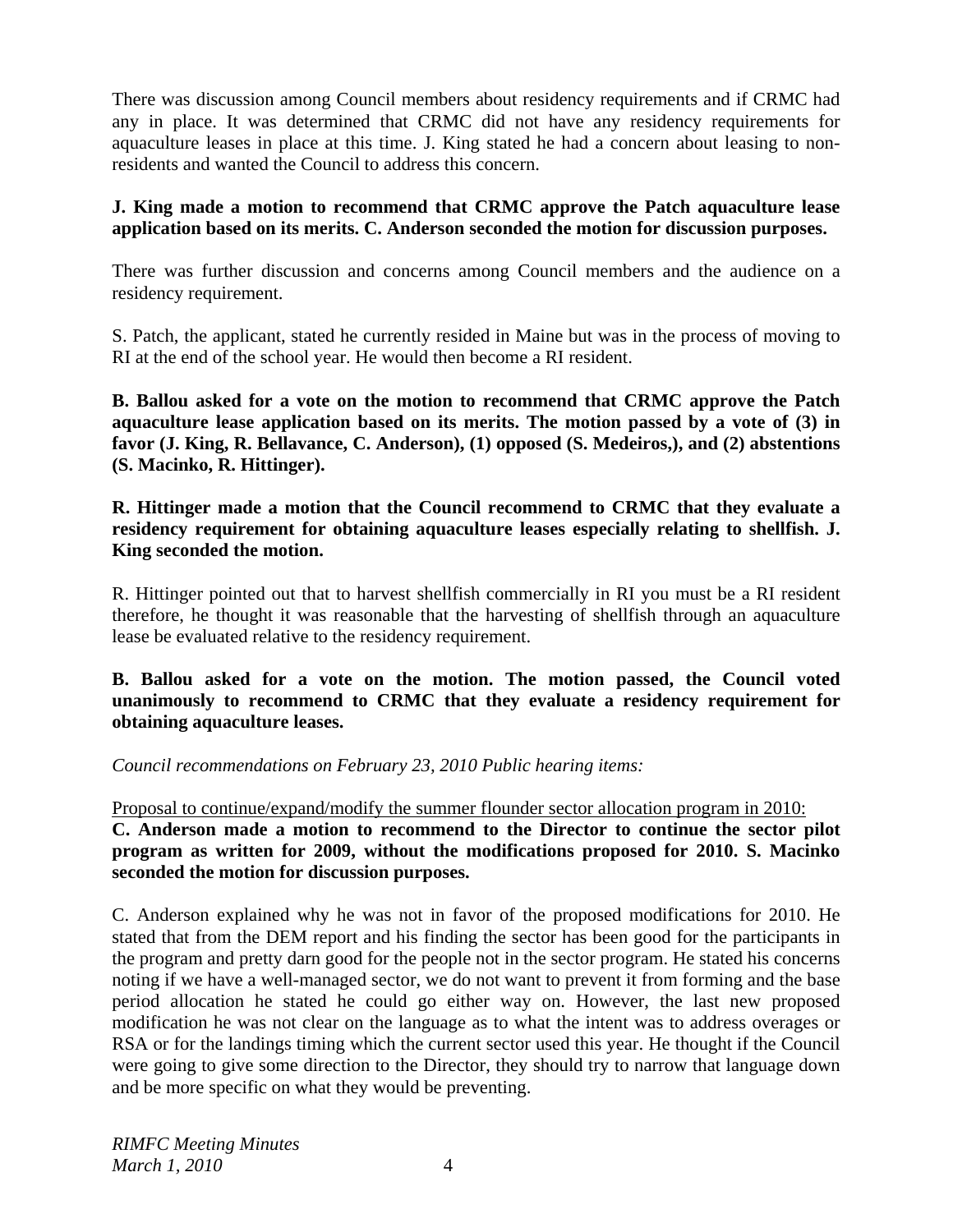**R. Bellavance made a friendly amendment to the motion by requesting to remove the federal fluke permit and the RI fluke exemption certificate requirements for participation in the sector program. C. Anderson accepted the friendly amendment to his motion. S. Macinko did not accept or seconded the friendly amendment, therefore the friendly amendment became an amendment made by R. Bellavance. J. King seconded the amended motion.**

G. Carvalho, referring to the motion to amend, stated that the changes would be so substantial on the entire program that the item should go back to public hearing. He explained this was not a small change or a previously proposed change it was a substantial change that should be reviewed by the public.

K. Booth reiterated the concern of eliminating the RI fluke exemption certificate, which would be devastating to a number of sectors in the summer fishery. He felt this had not been given enough thought and should go back to the drawing board to come up with boundaries.

There were other audience members who were in favor of removing these requirements to open up the sector to other fishermen especially since this was a state quota program.

C. Brown clarified that the requirements would only be removed to allow participation in the sector; the RI fluke exemption certificate program would not be eliminated.

J. Shelly stated he was in favor of removing these requirements to open up the sector to others and felt it did not need to go back to public hearing. He felt the issue had been well reviewed and he was ready to get things going for 2010.

J. Hovanesian stated it would be better to have some information about what the ramification would be if these restrictions were removing. He wanted to know how the Council could make an informed decision without having the information available about the ramification.

S. Arnold wanted to state for the record the list of other vessels who were interested and waiting to join the sector; Black Sheep, Cracker Jack, Oceanna, Johanna Lenore, Heather Lynn, Rebecca Mary, Atlantic Queen, and P. Duckworth. He indicated they needed to get the new boats on board so they could expand and move quota around to accommodate the different needs.

S. Macinko stated it was a sociologic fact that we were hearing opposition and reminded Council members that he cautioned about this when they discussed which parameters to cover in the Division's final report. He remembered cautioning about the distribution issues and paying attention to the social and cultural issues. He pointed out that now we are telling people who feel the impact that they are not feeling the impact from this program and that in fact they have benefited. Macinko felt it would have been better to do effective policymaking and address the issues that have come up. He indicated he would vote against the motion but he was not against the spirit of the issue. He stated it was the Department's responsibility to try to figure out how to do catch-shares in a way that was equitable.

C. Anderson addressed S. Macinkos' concerns explaining that people are wrong about how they have experienced this and gave reasons why. First, fluke prices for everyone were lower this year due to the poor economy and secondly, more fluke were landed. If there is more supply then the prices are normally lower. He explained that the relevant benchmark was not comparing 2008 to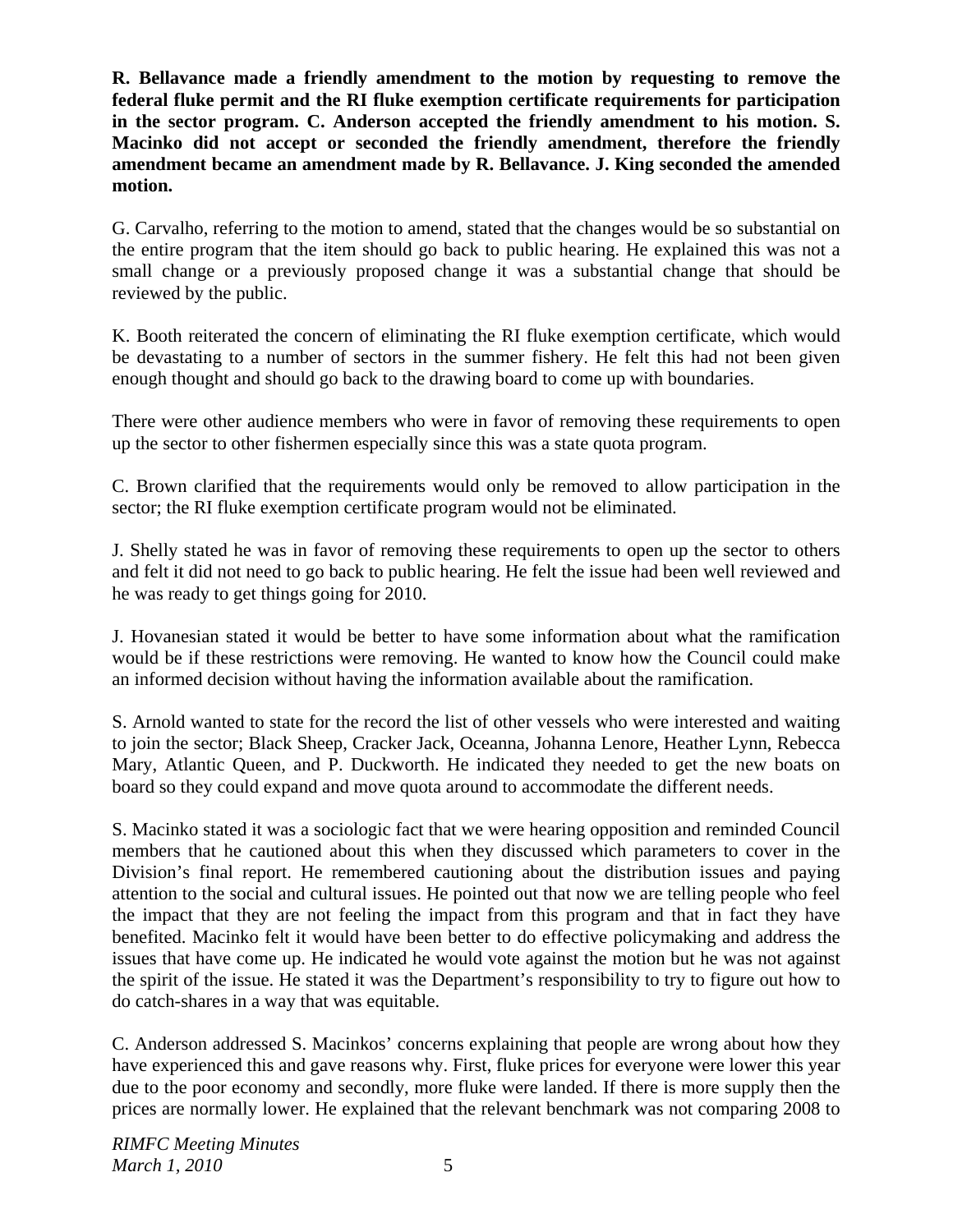2009 but would have happened to prices when the sector landed their share during the summer opening. He indicated this was why the non-sector boats had experienced benefits.

G. Carvalho had a point of order, stating this would make substantial changes and the Director could not adopt them, even at the recommendation of the Council, without going through a public hearing process again. Therefore, a lengthy discussion on making substantial changes is futile.

B. Ballou asked legal council, G. Powers for guidance. G. Powers indicated that if the item were to be amended in the fashion currently under consideration it would be adequate under the public notice as presented. B. Ballou confirmed this was part of the public hearing notice and these were elements of that program so they were appropriate for consideration or modification.

### **B. Ballou asked for a vote on the motion to amendment the motion made by R. Bellavance and seconded by J. King to remove the federal fluke permit and the RI fluke exemption certificate requirements for participation in the sector. The motion failed by a vote of (2) in**  favor (R. Bellavance, C. Anderson) and (4) opposed (S. Medeiros, J. King, S. Macinko, R. **Hittinger).**

B. Ballou stated they were back to the main motion made by C. Anderson to continue the sector pilot program as written for 2009, without the modifications proposed for 2010.

S. Medeiros stated he was leaning toward what he had heard from the audience that they needed to continue the process of get more information and review what the effects would be before any changes were made.

S. Macinko stated he would like this to go back to the Director and have the Director address why there are restrictions on RI fishermen who have been fishing in state waters for a good number of years. He did not know why this would not have been addressed earlier. He stated he would like to be voting on a program that had features that addressed problems that were unearthed in the first year of the program and that were trying to make it better. Macinko stated he was going to vote against the motion and hoped the Council would see something new from the Department.

R. Hittinger echoed what S. Macinko had stated. He felt it was a very complex issue and he was unsure as to how to make modifications without knowing what the effects would be. He pointed out this was a program that the Director had decided to go forward with on a pilot basis. If the Director wanted to go forward with it again then he was going to do that no matter what the Council said. Hittinger stated he was going to vote against the motion as well.

S. Medeiros stated he did not know what the Councils' options were and was lost as to what to recommend. He felt if the Council voted not to go forward with the program it would go forward anyway. He pointed out that making changes on the fly would not work, so what could they do.

R. Bellavance pointed out that the proposal was to continue, expand or modify the program and he thought that was what the roundtable meeting and the public hearing was for to solicit comments on the program. He felt the Council had an opportunity to modify the program.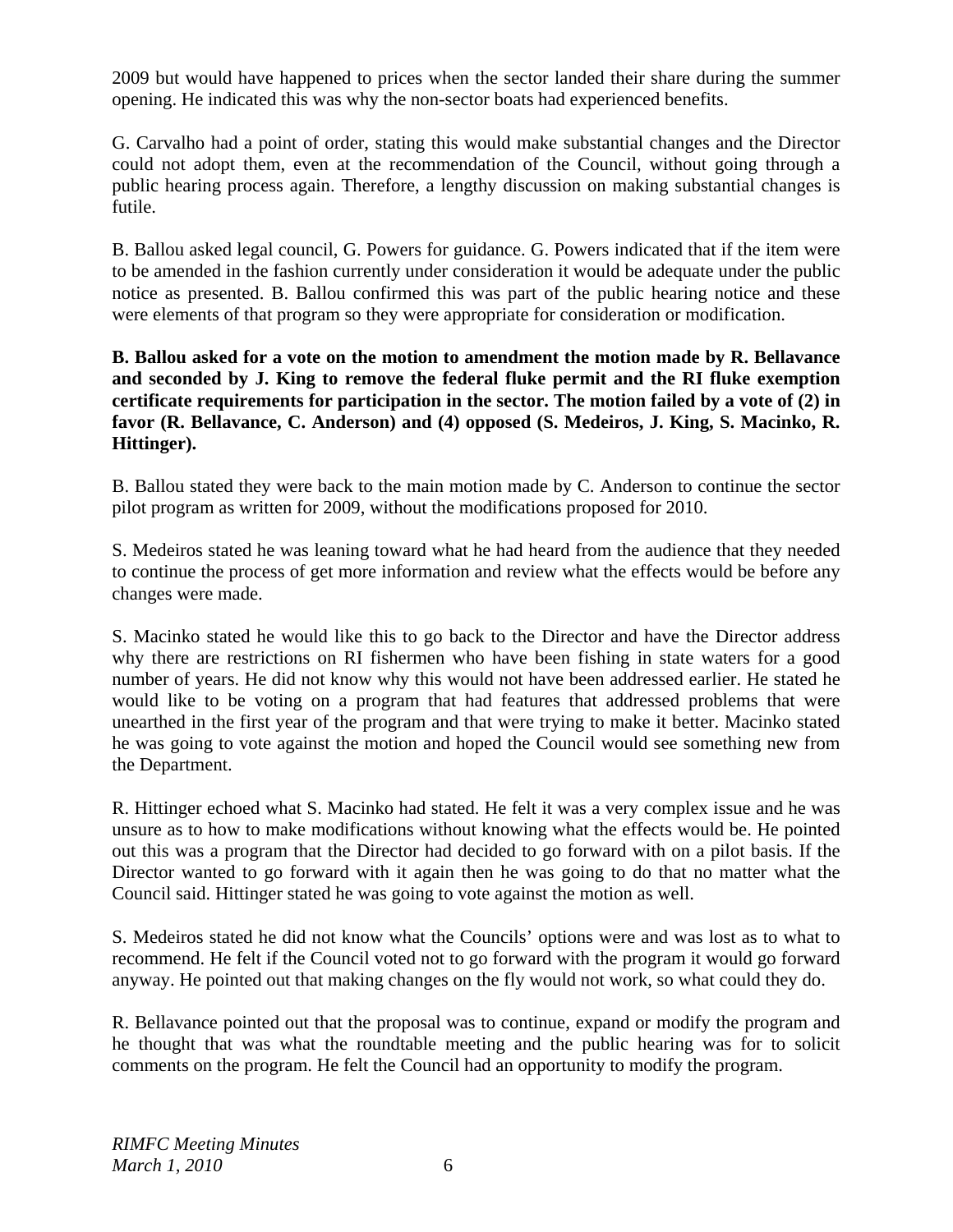C. Anderson stated this was an opportunity to collect a little more data. He gave an example of what would happen if they admitted some state boats, or what would happen if they drop the RI fluke exemption certificate requirement. He pointed out these were options they could try for a year. He encouraged the Council by stating they had the option to suggest to the Director that data be gathered on some particular question.

G. Carvalho stated he felt the economic report submitted by C. Anderson seemed to be carrying more weight, and the report had not been subjected to a peer review. He stated there was strong opposition to the conclusions that were being presented, and he did not agree with the initial summary. He stated he was lead to believe, at the roundtable meeting, that this was a preliminary report, a draft, and now it was being submitted in support of the program. He suggested the report be withdrawn and definitive conclusions also be withdrawn by C. Anderson until it had been subjected to a peer review. Carvalho felt the report was misleading, and requested the Council take action to have it withdrawn until it was a formal document or had been subjected to a peer review.

J. Shelly spoke about the RI fluke exemption certificate program and suggested it be terminated, and instead be replaced with an aggregate program.

R. Fuka wanted the record to reflect that at the public hearing when he opposed the continuation of the sector program he was speaking on behalf of the RI Fishermen's Alliance and its' membership.

C. Brown stated they needed to address the heart of the issue, which was the determination of property rights vs. use rights. He suggested there be a discussion at the state level as to what use rights would imply. He also mentioned a simplified tiered system of allocation for people to be able to participate at various levels, and throw the years out.

J. Hovanesian stated that a year ago they were in the same room voicing their opposition because they did not know what they were getting in to and the same could be said today. He stated that we did not know what we are getting ourselves in to, explaining that the program still needed to be worked out. If we wanted to separate out rod & reel, gillnetters, etc., he explained they all needed to know what they would have in terms of quota. Hovanesian stated that to ask them to accept something based on anything other than knowing what the final out come would be, is unacceptable. He explained he did not know what this would turn in to, so how could he support it.

K. Booth agreed with C. Brown but added if we keep changing the variables how do we determine if we are successful or not. He felt the roundtable meetings were productive and there should be more of those meeting to iron things out.

S. Macinko stated if the Council voted this down the Council should consider a motion of some of the issues they would like to see the Department address. He referred to the Division report referencing "pending analysis" and C. Andersons' draft report as being troublesome and stated this was not the way policy measures in the big leagues was conducted. Macinko pointed out that the Department was playing with some heavy-duty distributional stuff and the pilot program was configuring the future. He wanted more discussion back from the Department when they present things like this to the Council.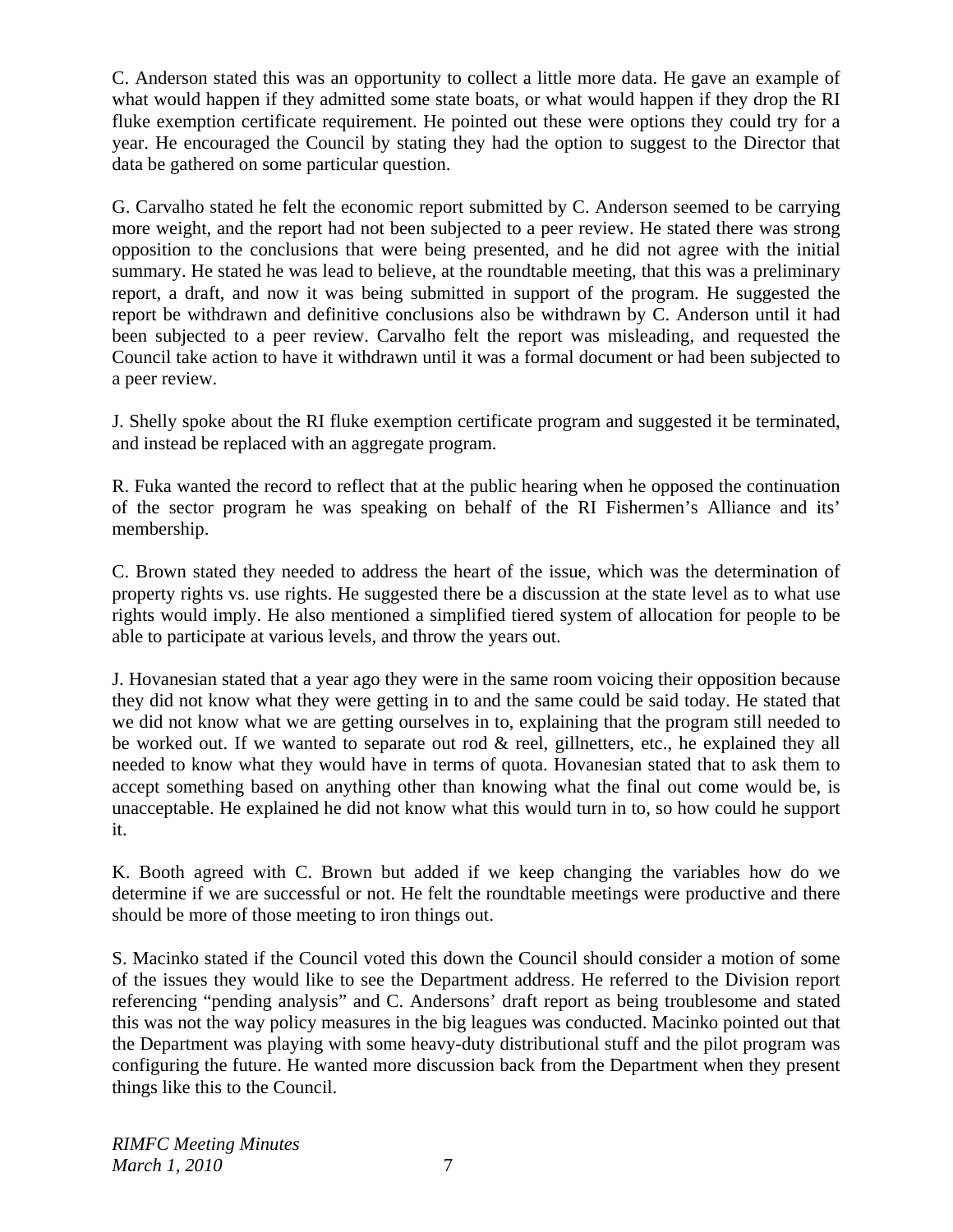M. Gibson explained the Department was simply proposing the continuation of the sector plan they were not proposing nor were we prepared to propose a fully sectorized fishery. Therefore, we are not identifying all of the factors that we might need to consider. We were simply looking at the continuation of the pilot program. The Department was considering adding at least one, possibly two, other sectors depending on the number of applications received.

M. Gibson answered some questions from Council members to clarify the Departments' intend to continue the program.

**B. Ballou called for a vote on the motion to recommend to the Director to continue the sector pilot program as written for 2009, without the modifications proposed for 2010. The motion failed on a tied vote of (3) in favor (R. Bellavance, C. Anderson, J. King) and (3) opposed (S. Medeiros, S. Macinko, and R. Hittinger). B. Ballou opted not to vote to break the tie.**

B. Ballou addressed a concern that H. Loftes had about the control date indicating that the control date was for the entire summer flounder fishery not just for the sector program. The control date that was established in regulation was December 31, 2009, which was an existing provision. Ballou asked the Council if they needed to discuss this or if they would like to move on. The consensus from the Council was to move on to the next item.

Proposed changes to the Recreational Summer Flounder Management Plan:

**R. Hittinger made a motion to recommend to the Director to adopt option 3, which was 19.5 inch/May 1-December 31/6 fish bag limit for the 2010 recreational summer flounder management plan. J. King seconded the motion.** 

S. Medeiros stated that everyone he had spoken with was in favor of 19.5 inches, option #3.

There were no other comments made by the Council. F. Blount stated that individually he was in favor of option #3, however if he were a Council member he would vote for option #4. He also noted at the public hearing it was over whelming that people were opposed to option #6.

There was no opposition from the audience on the motion.

**The Council voted unanimously to recommend to the Director to adopt option 3, which was 19.5 inch/May 1-December 31/6 fish bag limit for the 2010 recreational summer flounder management plan.**

## Proposed changes to the Recreational Scup Management Plan**:**

**S. Medeiros made a motion to recommend to the Director to adopt option 2, which was 10.5 inches/ 10 fish bag limit /May 24 – September 26, and a reduced bonus season for party & charter from August 23 – September 26 with an 11 inch minimum size limit and a 40 fish bag limit for the 2010 Recreational Scup Management Plan. J. King seconded the motion.** 

**R. Hittinger asked if S. Medeiros would accept a friendly amendment to have the Department explore all possible options for extending the bonus season from September 15**  to as far as possible in to October, if possible to October 15<sup>th</sup>or 17<sup>th</sup>.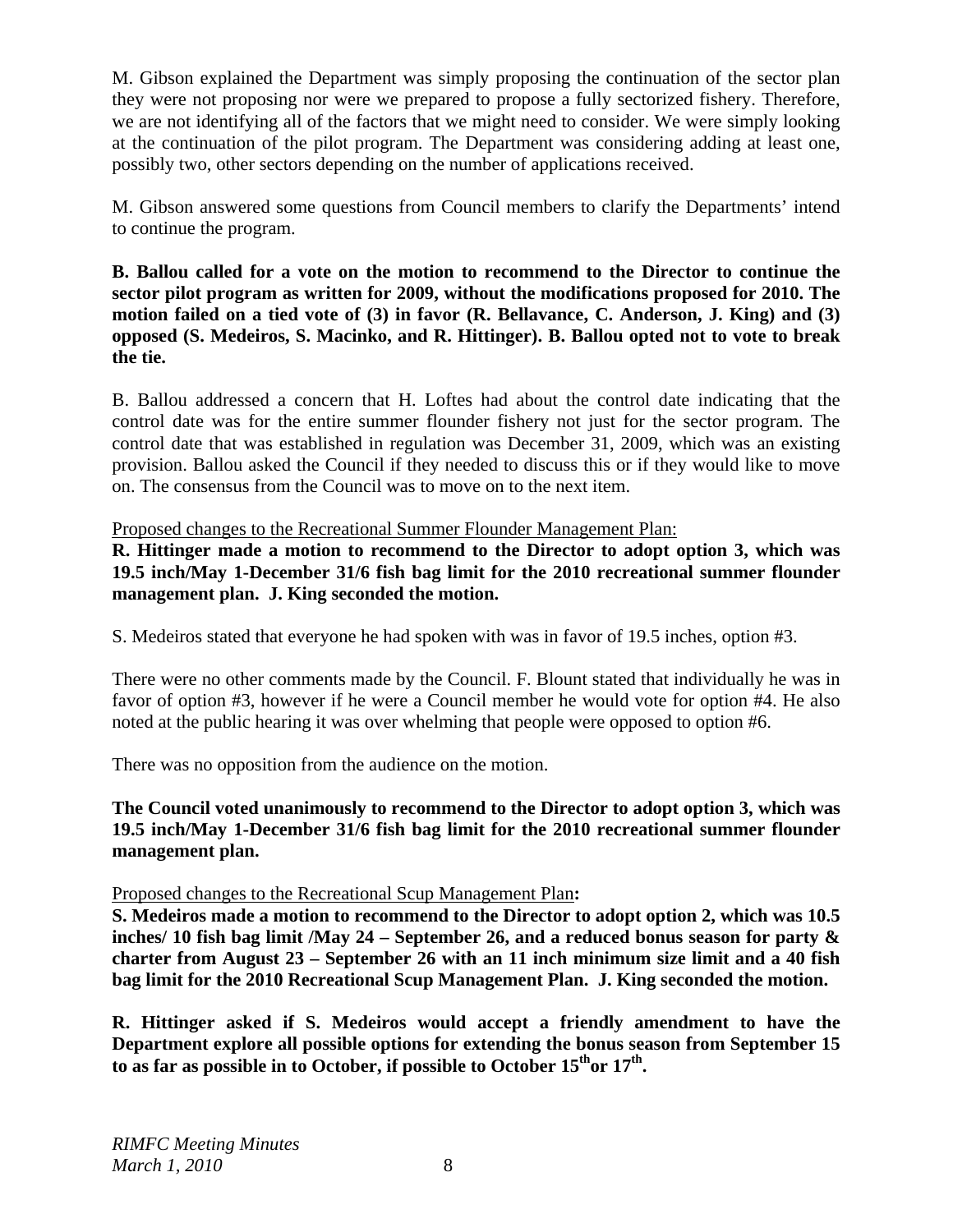B. Ballou clarified that the Department would pursue option 2 and to try to get an extended bonus season starting on September 15 extending in to October as far as possible. If this was not acceptable to ASMFC then the Department would stay with option #2 with the bonus season as stated.

F. Blount stated he supported the motion with the extended bonus season in to October. He stated that Massachusetts caused the overages and that RI should push hard to get the extended bonus season. He also stated that the party and charter boats had been going down hill ever since RI joined the regional approach.

K. Court stated if the Department was unsuccessful in getting the extended bonus season as proposed, then an 80-foot head boat would be going out of business. He stated that he was in support of the motion with the extended bonus season in to October.

**The Council voted unanimously to recommend to the Director to adopt option 2, which was 10.5 inches/ 10 fish bag limit /May 24 – September 26, and to have the Department explore all possible options of extending the party/charter bonus season from September 15 to as**  far as possible in to October, if possible to October 15<sup>th</sup> or 17<sup>th</sup> for the 2010 Recreational **Scup Management Plan.** 

Proposed changes to the Commercial Floating Fish Trap Scup Management Plan:

**R. Hittinger made a motion to recommend to the Director to adopt option 2, which was to change regulation to allow for flexible management practices for the 2010 commercial floating fish trap scup management plan. J. King seconded the motion. The Council voted unanimously to approve the motion.** 

R. Hittinger stated it was his understanding that the allocation would remain the same; this was just a means for the floating fish trap companies to fish more efficiently and to try to reduce mortality through better fishing practices.

It was noted that all fish trap companies were on board with the proposal. There were no comments from the audience. There was no further Council discussion.

## Proposed changes to the Commercial Tautog Management Plan:

M. Gibson stated if the Division started to notice higher mortality rates, we would probably want to act. He indicated that the Division would be watching this fishery closely and may make modifications as necessary.

## **S. Medeiros made a motion to recommend that the Director remain at status quo, option #1, for the 2010 commercial tautog management plan. J. King seconded the motion.**

There were no comments from the Council. J. Shelly asked for a 50 fish aggregate possession limit.

**The Council voted unanimously to approve the motion to recommend that the Director remain at status quo, option #1, for the 2010 commercial tautog management plan.**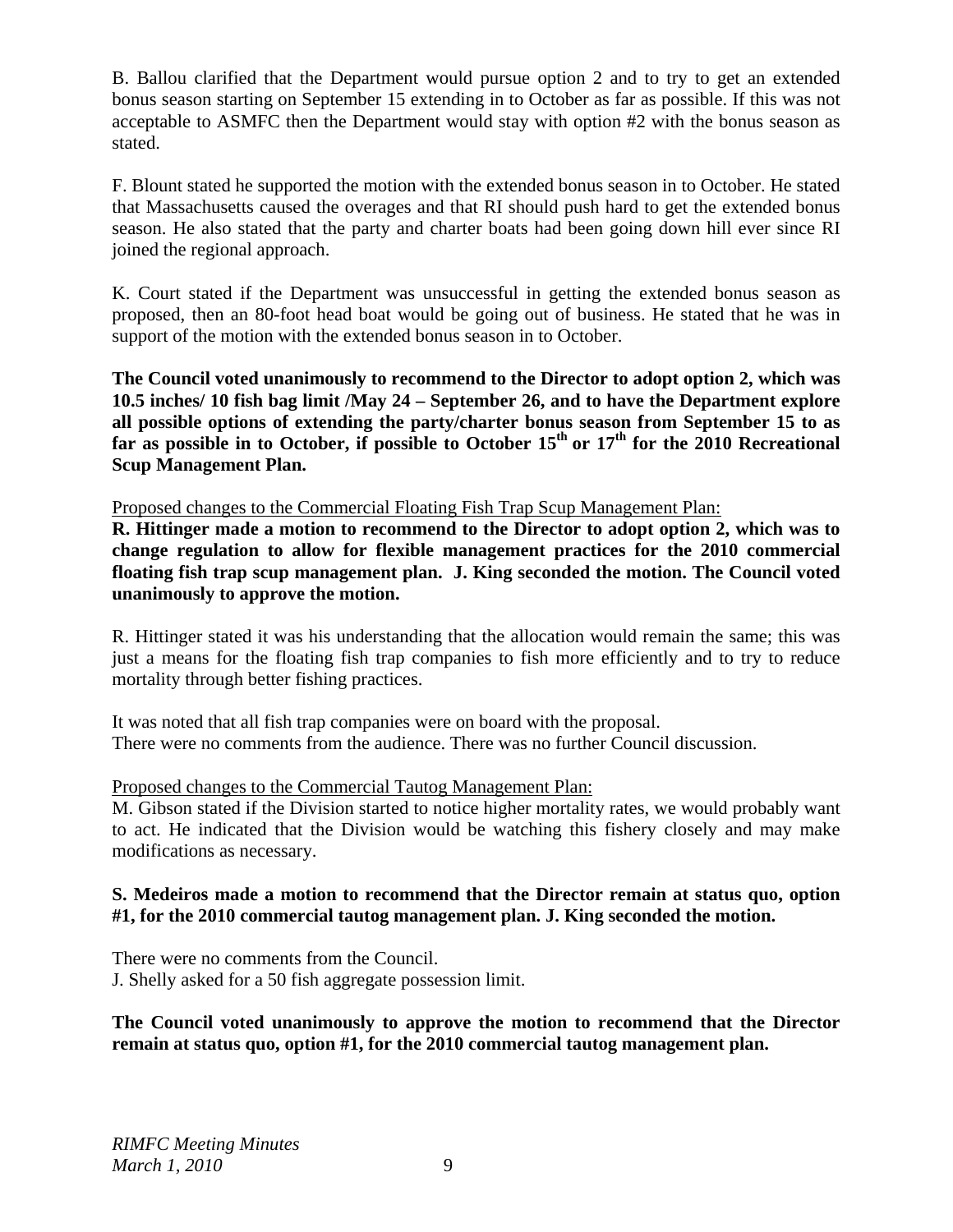### Proposed changes to the Recreational Tautog Management Plan:

**S. Medeiros made a motion to recommend that the Director remain at status quo, option #1, for the 2010 recreational tautog management plan. J. King seconded the motion. The Council voted unanimously to approve the motion.** 

There were no comments from the Council. There were no comments from the audience.

## Proposed changes to the Recreational Black Sea Bass Management Plan:

J. McNamee stated that the Division had received different guidance from the Mid Atlantic Council than what was proposed by the ASMFC, which was option #2. The Mid Atlantic option was for 12.5 inches/25 fish bag limit/May 22 – August 28 and September 4 – October 4, which would be a split season. He explained these were coast wide federal recreational management measures. J. McNamee indicated that at this point the Division was not sure whether the Mid Atlantic Council option or the ASMFC option would stand.

M. Gibson stated that the ASMFC has asked for feedback to see which option had the most support. He felt the Mid Atlantic Council option, with a split season extending further in to fall, might be more attractive to the Mid Atlantic states relative to the timing of sea bass migrations. He did not have a sense whether this option would be attractive to RI or not. He asked the Council to give him feedback so he could pass this information along to the ASMFC.

## **R. Hittinger made a motion to recommend that the Director adopt option 2, which was 12.5 inches/ 25 fish bag limit /May 22 – September 12, for the 2010 Recreational Black Sea Bass Management Plan. S. Medeiros seconded the motion.**

R. Hittinger stated that all the feedback he had received from the recreational user group was that they had difficulty managing split seasons and they did not want to have a season open and close. However, he recognized there was a good sea bass fishery in the fall and we were missing that season. He stated he would be in support of an option that did not contain a split season.

S. Hall stated he did not think it was fair for the recreational person to be given a split season. A recreational person could be in violation and he may not even know he was in violation. He agreed with R. Hittinger, a split season would be too difficult on a recreational user. He was in support of keeping things the way they were.

F. Blount stated that for any federally permitted party and charter boat they would have a closed season with either option, because they would have to close down on August 4. They could open up again on September 4 and fish to the  $12<sup>th</sup>$ . He suggested that the RIMFC make a recommendation to the Regional Administrator during the open comment period to let them know what RI would like to see happen.

## **The Council voted unanimously to approve the motion to recommend that the Director adopt option 2, which was 12.5 inches/ 25 fish bag limit /May 22 – September 12, for the 2010 Recreational Black Sea Bass Management Plan.**

R. Hittinger wanted to make a motion in response to M. Gibson's' request for feedback to the Commission. M. Gibson indicated a motion was not necessary, he would relay the information.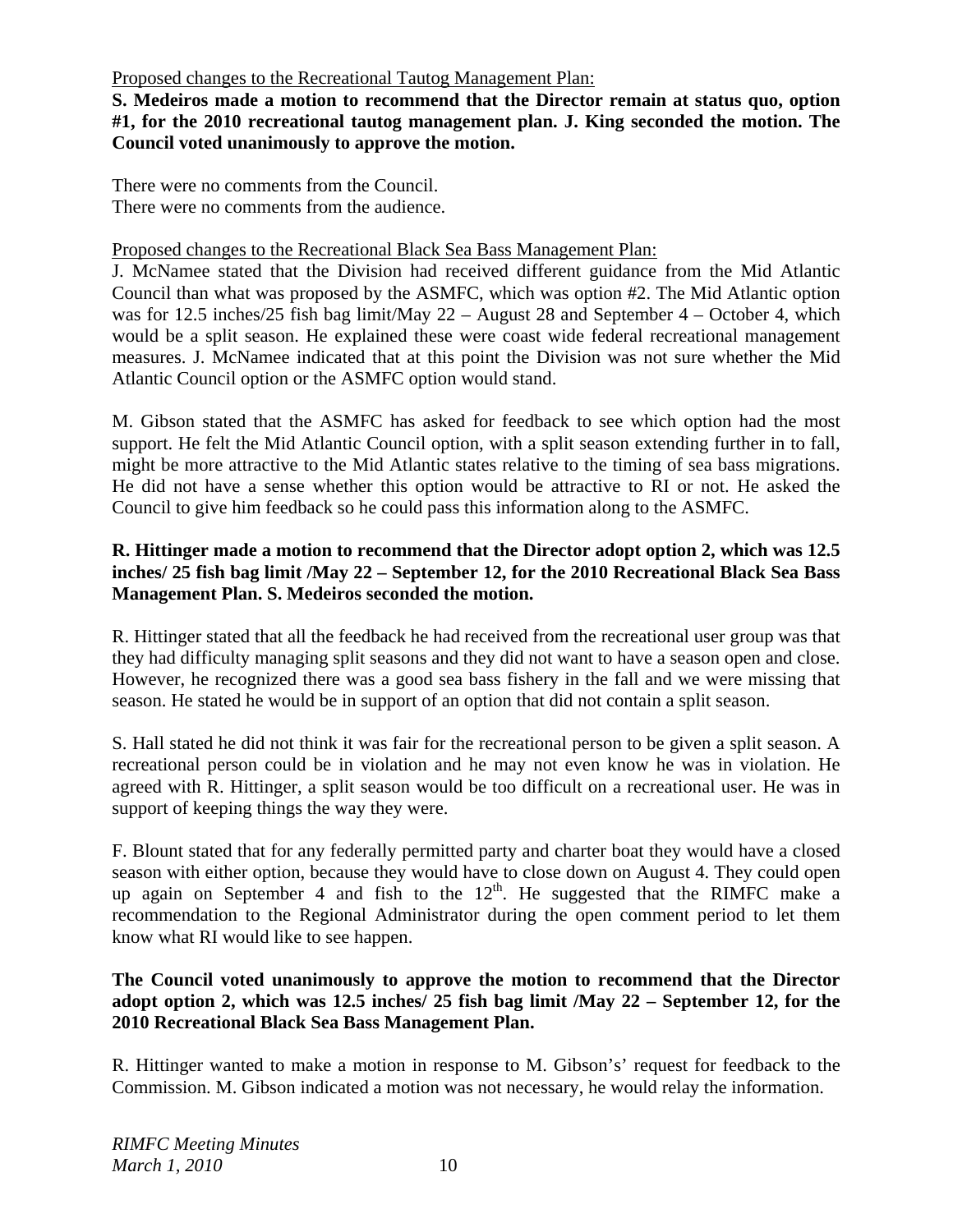The Council members agreed they would not want a split season; they were in support of a continuous season for the recreational black sea bass fishery. They were in support of regulations that would avoid closures in the middle of the season and would avoid putting state permitted fishermen in conflict with federally permitted fishermen relative to measures that were jointly in place.

F. Blount added that we should convey the boats that were penalized this year should not be penalized again in this coming year.

## Proposed changes to the Narragansett Bay Menhaden Management Plan:

M. Gibson stated that the Division was in support of establishing a floor, and would continue to evaluate the 50 % trigger for closure. He felt the estimated 1 -1.5 million pound floor was a small amount of menhaden and expressed concerns about our monitoring ability to detect this amount of menhaden in the bay. He indicated the Division would continue to develop the assessment model and make improvements as necessary to refine the numbers.

## **S. Medeiros made a motion to recommend that the Director adopt option #1, which was to set a floor, maximum boat size, and maximum capacity of 120,000 pounds, but use a starting floor/threshold of 3 million pounds. J. King seconded the motion for discussion purposes.**

G. Souza stated that the 3 to 4 million pounds of menhaden in the bay was not their trigger mechanism. He stated when there was at least one million pounds they went fishing. It was always within that framework. He stated that 3 million pounds was high.

An unidentified audience member also agreed that 3 million pounds was high.

J. McNamee clarified that he did not mean to imply that the 2-3 million was what triggered them to fish; he was referring to the amount that came in from the spotter plane for those two years.

## **S. Medeiros made a friendly amendment to his motion, which would be option #1, as proposed, but with a 2 million pound floor/threshold.**

C. Anderson wanted clarification if by raising the threshold from 1.5 million pounds to 2 million pounds how much would this help in the ability to spot that amount of fish.

M. Gibson explained to be able to spot the fish they have to be in large enough schools and visible. J. McNamee stated he did not think the spotter plane would have any trouble spotting one million pounds or even 500,000 pounds. He gave an example that last year the water quality was terrible in the upper bay therefore there was difficulty seeing the schools all year. J. McNamee stated he was confident that the spotter plane would be able to spot 1.5 million pounds.

G. Souza stated he would like to see the threshold put back to the 1 to 1.5 million-pound floor.

**The Council voted unanimously to approve the motion to recommend that the Director adopt option #1, with a floor set at 2 million pounds, maximum boat size, and maximum capacity of 120,000 pounds.**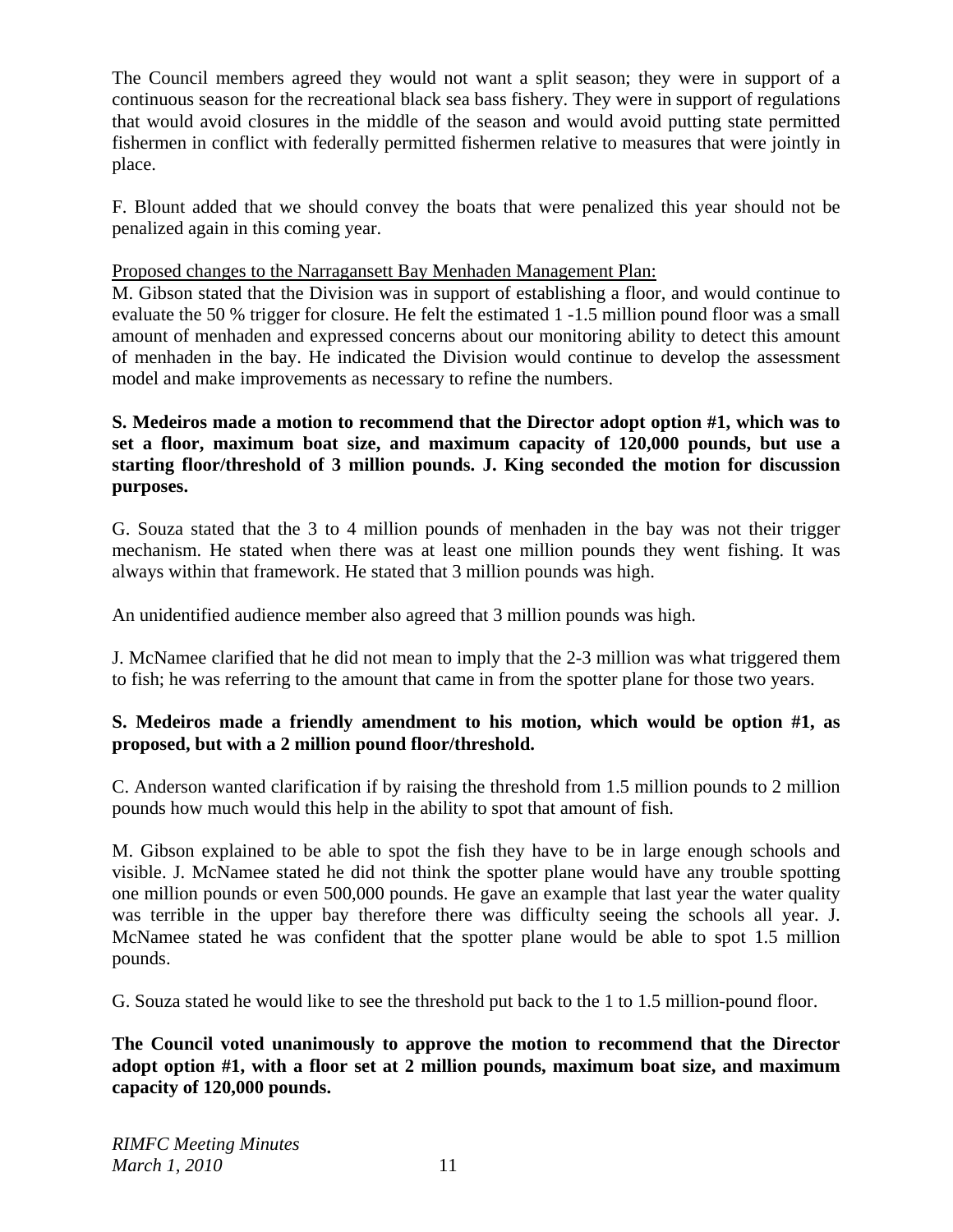Proposed changes to the General Category Commercial Striped Bass Management Plan:

**R. Hittinger made a motion to recommend that the Director adopt option 2, which was to modify the general category commercial striped bass management plan starting date to June 6. S. Medeiros seconded the motion.** 

J. King questioned if the regulations could be changes to allow gillnetters to keep three striped bass. M. Gibson responded that there was a prohibition set by legislation. Gibson also suggested that when the Department formulated a legislative agenda perhaps this could be added.

There were audience comments in support of moving the start date to June 6.

J. Shelly stated he had found two regulations on the books pertaining to gillnetters and striped bass and he wanted clarification as to which was statute and which was regulation. B. Ballou explained which one was a statute, and which one was a regulation. B. Ballou indicated that the issue was not put out to public notice; therefore, the Council could not take any action at this time. However, it was something that could be pursued.

**The Council voted unanimously to approve the motion to recommend that the Director adopt option #2, which was to modify the general category commercial striped bass management plan starting date to June 6.**

Proposed changes to the Floating Fish Trap Commercial Striped Bass Management Plan: **R. Hittinger made a motion to recommend that the Director adopt option 2, which was to repeal the set aside and trip limit regulations for the 2010 floating fish trap commercial striped bass management plan. S. Medeiros seconded the motion.** 

R. Hittinger asked for clarification on what this change would mean and if reporting requirements would be altered.

M. Gibson stated this sector was already on a fixed quota so that would not change it would just allow them to manage and fish their quota more efficiently. Additionally, reporting was required per regulation so that would not change.

R. Bellavance asked if all the fish trap companies were on board with the proposal. A. Parascondolo stated that all fish trap companies had discussed the proposal and were all in support.

**The Council voted unanimously to approve the motion to recommend that the Director adopt option #2, which was to repeal the set aside and trip limit regulations for the 2010 floating fish trap commercial striped bass management plan.**

Proposed changes to the Recreational Striped Bass Management Plan:

**S. Medeiros made a motion to recommend to the Director that he remain at status quo (option #1), for the 2010 recreational striped bass management plan. R. Hittinger seconded the motion. The Council voted unanimously to approve the motion.**

There were no comments from the Council. There were no comments from the audience.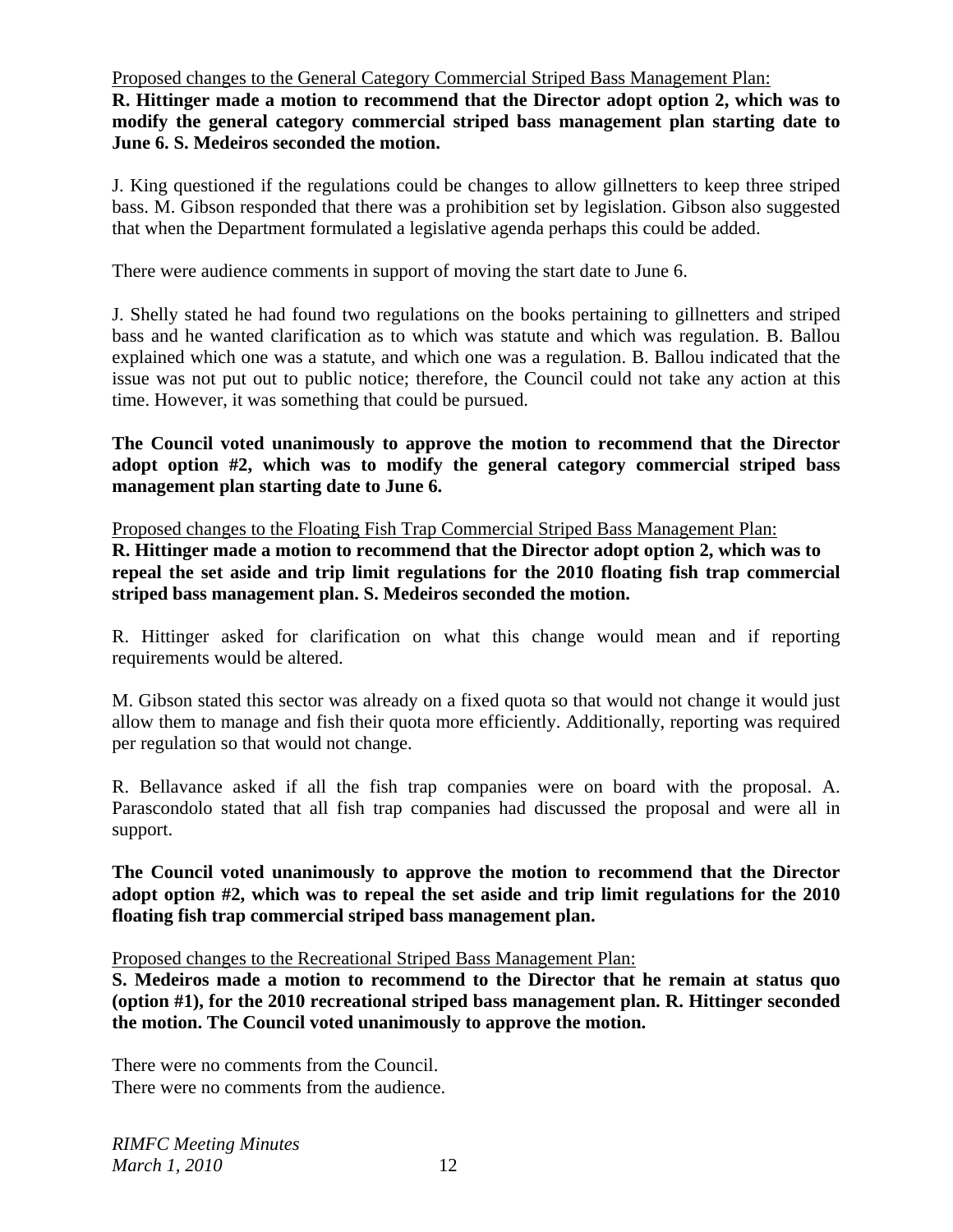Proposed changes to the Winter Flounder Management Plan:

**S. Medeiros made a motion to recommend to the Director to adopt the proposed changes to the winter flounder management plan. J. King seconded the motion. The Council voted unanimously to approve the motion.**

There were no comments from the Council. There were no comments from the audience.

## Proposed changes to the Weakfish Management Plan:

M. Gibson responded to a comment made at the public hearing in support of an aggregate program for weakfish. He stated he had looked in to the matter and found that the Commission action does not allow for any compounding, it specifically stated in the Commission action 100 pounds per vessel per calendar day or per trip whichever was shorter. They do not allow any compounding beyond the 100 pounds. He also added that landings were very low in RI.

R. Hittinger asked for clarification of the hook and line bycatch language.

M. Gibson responded by stating that the hook and line could only catch 100 pounds during the specified season, and outside of that season they could not have any possession.

R. Hittinger then recommended the statement be modified to read "The commercial hook and line fishery is not permitted a bycatch allowance outside the weakfish season stated above."

N. Lazar stated he thought the statement was actually irrelevant because it used to be an allowance when the possession limit was in the thousands of pounds.

M. Gibson stated these regulations were configured more for the Mid Atlantic states. He explained the Division went to the Commission and asked if we could just state a 100-pound possession limit and be done with it, but the Commission said it was a compliance issue and RI had to have this language.

There was some discussion by the Council on how ridiculous it was for RI to have all these requirements when we just needed a simple possession limit.

R. Bellavance asked in response to another public hearing comment about how this bycatch requirement would affect other gear types such as gillnets.

B. Ballou stated that the Division would review the proposed language and do what was needed so that it was clear in terms of whom it would cover. However, at this point we were not ready to offer anything more on that point.

M. Gibson stated that the Division would review the language and determine what we could do to clarify it, but still meet the Commission requirements.

**S. Medeiros made a motion to recommend to the Director to adopt the proposed changes to the weakfish management plan. J. King seconded the motion. The Council voted unanimously to approve the motion.**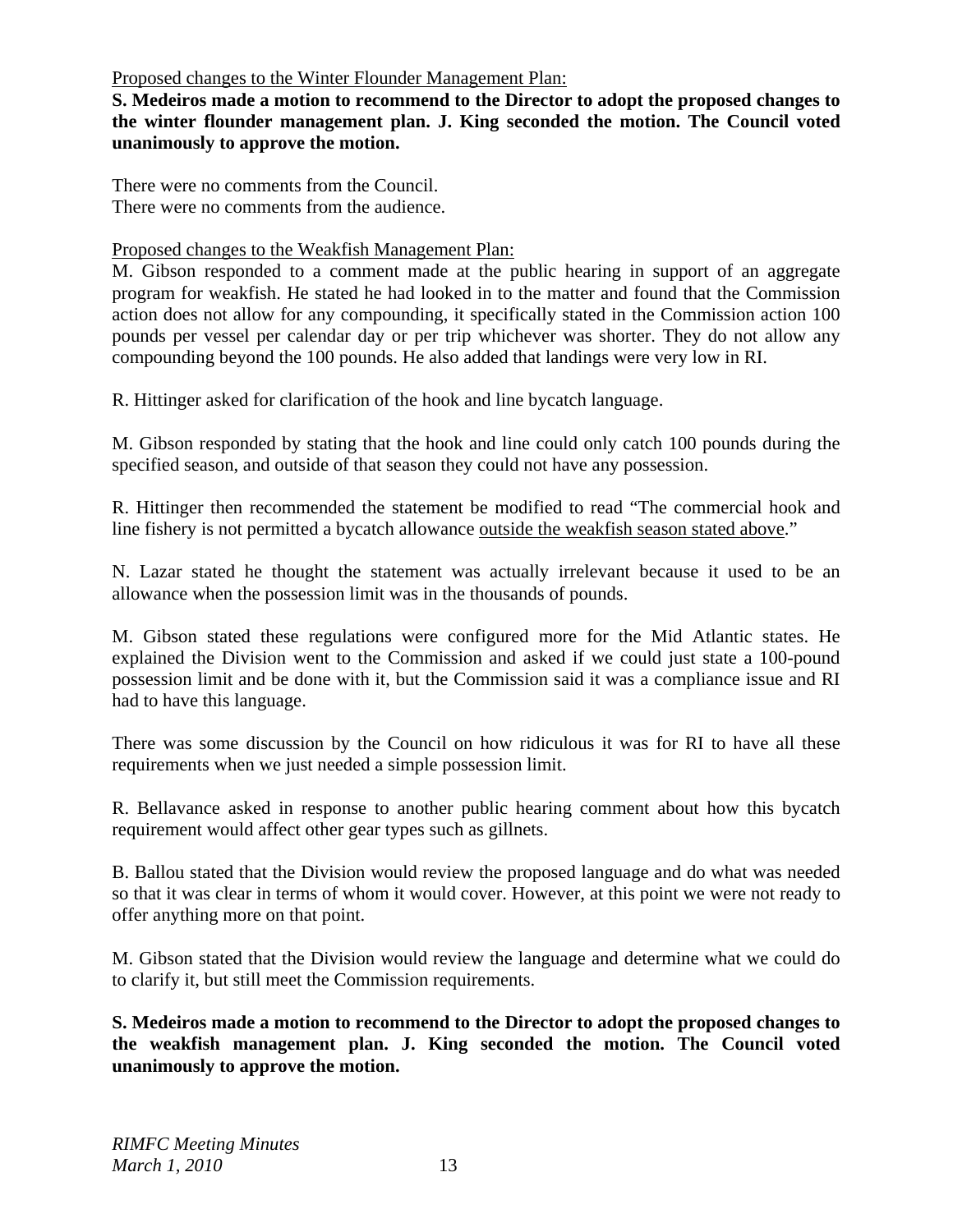B. Ballou stated that the motion passed with the understanding that the Division would do some clean up of the language to make it as clear as possible.

There were no comments from the audience.

# *Discussion on Advisory Panels & Regulatory Proposals – B. Ballou:*

B. Ballou explained that a few issues had been brought up from a few members of various advisory panels as to what the Council policy was regarding AP's and proposals that were offered, whether all proposals go to hearing or whether it was the AP's roll to sift through proposals and vote those which they felt should go to hearing. Ballou explained that the current species advisory panel policy does not address the issue. Secondly, it has been the Departments' policy to bring all proposals, which come through the AP process, forward to public hearing.

B. Ballou asked for Council discussion. S. Medeiros stated he had a problem with just anyone showing up at an AP meeting who was not a member and whose' proposal was not supported by the AP. Then the proposal ends up at public hearing. He felt instead that a person should go to the public hearing and present his own proposal.

B. Ballou explained that we had been through this before and that people needed to present their proposals at the AP meetings so they could be fully reviewed and considered. This was because if a proposal had not been noticed it could not be fully considered when introduced at the public hearing. He wanted Council members to think about these thing and they could come back to the issue at a later date or discuss it now.

R. Hittinger stated he understood the Departments position but pointed out it takes all of the importance out of the AP process. The AP process should be narrowing the topics to bring forward the most broadly supported proposals.

S. Medeiros pointed out that all AP members have to go through a background check and then appointed to a panel. He felt that a recommendation from an AP had a legitimate weight or merit and was worthy of going forward for consideration. As opposed to someone off the street who makes a proposal and then it shows up as an option at the public hearing, whether the AP was in support of it or not.

J. King explained how he had handled proposals on the shellfish AP. If a non-AP member wanted to present a proposal, they needed to find a panel member who supported the proposal so that the panel member presented the proposal at the meeting.

B. Ballou tried to summarize the discussion by indicated that 1) only panel members could introduce regulatory proposals and 2) proposals that are acknowledged as being appropriate by the panel can go forward to the public hearing. There was further discussion. B. Ballou suggested that he could draft some language, for Council consideration, that would reflect the discussion and he would talk about it internally to make sure there were no legal issues to consider.

An advisory panel member stated at the last striped bass AP meeting the room was too small to accommodate all participants. He, as a member of the panel, was not able to sit at the table or even hear what was going on in the room while non-members were allowed to sit at the table and offer proposals. He felt that the striped bass AP had gotten away from the AP policies and it needed to go back and implement those policies. He felt the Council needed to decide how much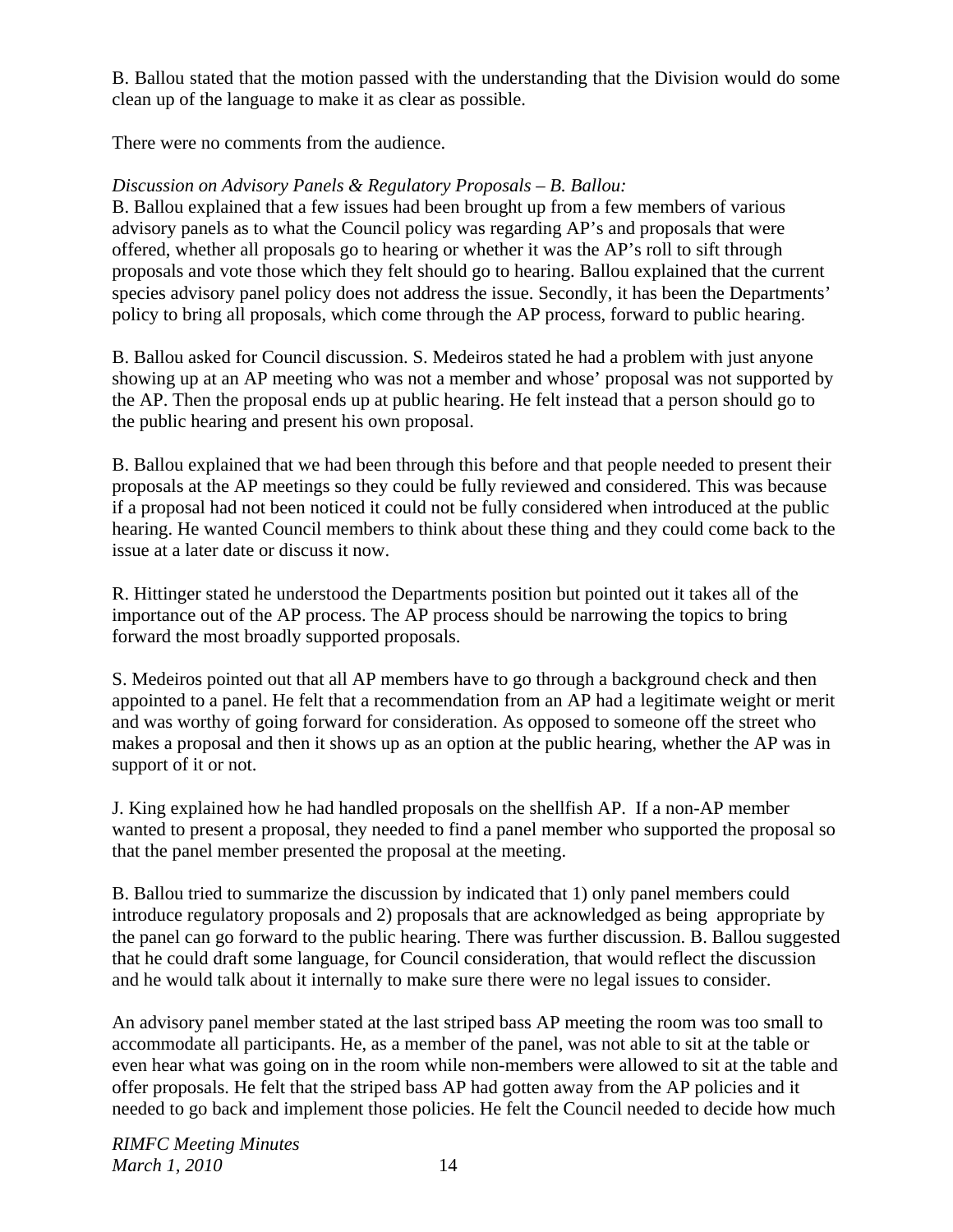input from the general public should be allowed at an AP meeting. We also need to clearly distinguish who was on the panel and who was not.

R. Hittinger stated that Council members should also be more aggressive at replacing people on AP's who do not addend or participate in the AP meetings. On the fluke and tautog AP's some people do not show up so he was going to look for people who were interested and replace the people who never show up.

## *Applications for position on striped bass advisory panel – N. Scarduzio:*

N. Scarduzio indicated that G. Tremblay was applying for an alternate position in the hook & line slot on the striped bass AP. The applicant had been cleared through DEM Law Enforcement.

## **J. King made a motion to recommend appointment of G. Tremblay to the striped bass AP as an alternate to the hook & line slot. R. Hittinger seconded the motion. There were no objections to the motion. G. Tremblay was appointed.**

N. Scarduzio stated the next application was from B. Blank who was applying for the Primary Diver slot on the shellfish AP. He had also been cleared through DEM Law Enforcement.

## **J. King made a motion to recommend appointment of B. Blank to the shellfish AP to fill the Primary Diver slot. B. Ballou asked if there were any objections to appointing B. Blank. Hearing none, he was appointed.**

## **Old Business**

## *Upcoming Openings on the RIMFC – B. Ballou:*

B. Ballou stated there were four current RIMFC members who had terms expiring in April 2010; they were S. Macinko, S. Medeiros, K. Ketcham, and R. Bellavance. Ballou stated in accordance with the law everyone, other than R. Bellavance, had already served two terms and would no longer be eligible to be reappointed. Ballou indicated that it looked like at least the terms for S. Macinko and S. Medeiros would be up. He had spoken with K. Ketcham and Ketcham stated that he had started in 2003 replacing P. Barbarra for the remainder of his three year term. Then Ketcham was reappointed in 2006 and expires this April 2010, but he has only served seven of the eight years. Ballou stated that K. Ketcham was interested in pursuing a statutory change that would give him the opportunity to continue serving. He noted that R. Bellavance would be interested in continuing to serve and could be reappointed.

B. Ballou asked if there was interest from Council members in putting forward another bill. If so, people could work with him to get that going. In the mean time, the Department would move forward with a solicitation to fill at least the two seats, but potentially the third seat. B. Ballou asked Council members if they were interested in trying to put a bill forward to change the term limits. The Council agreed with pursuing the issue.

## *Update on NEFNC Openings – B. Ballou:*

B. Ballou let people know there was a March 15 deadline for the Governor to submit candidates. There were two positions that were up both were at-large positions. He indicated three candidates had come forward; one of the three would be selected as a recommended candidate.